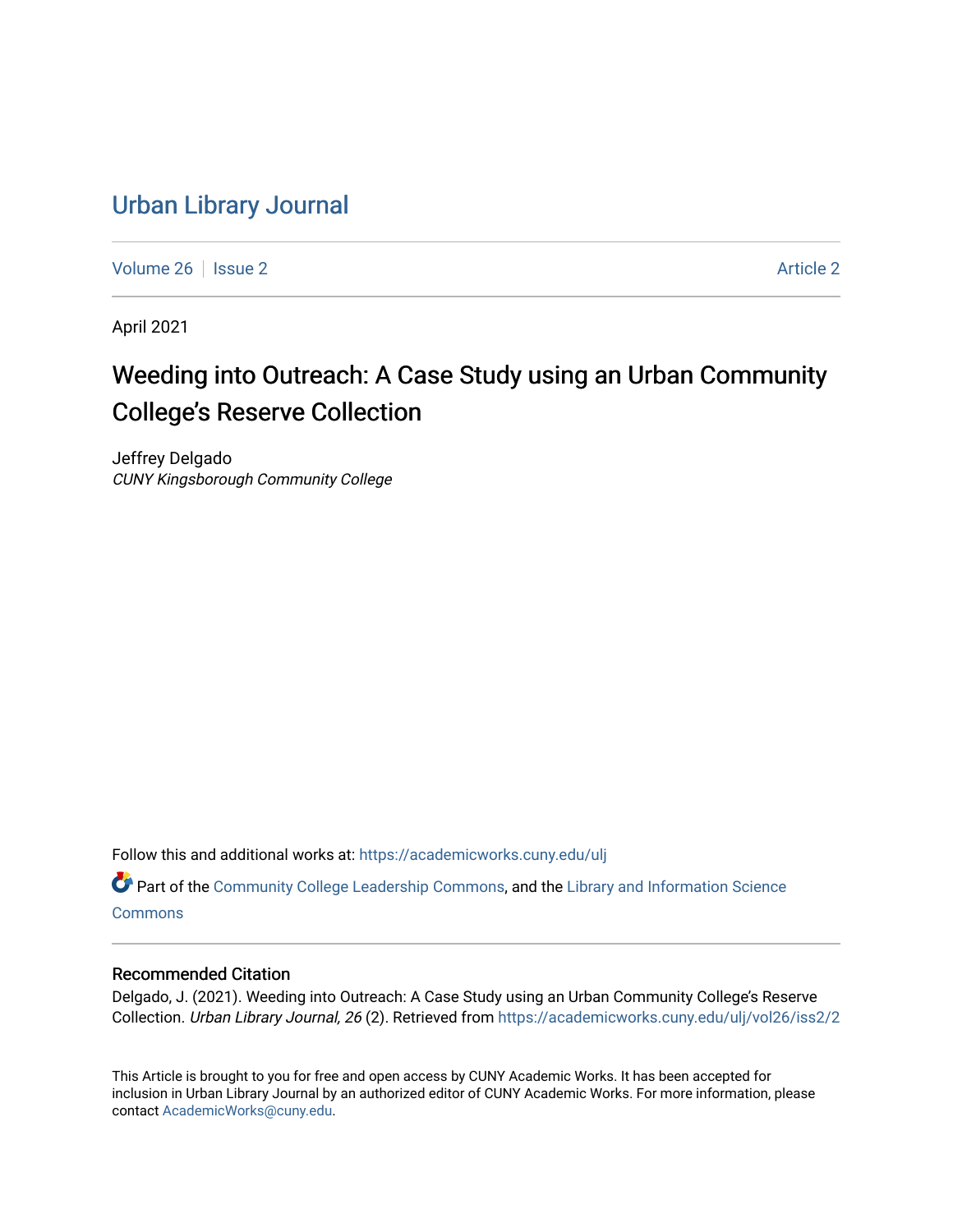# Weeding into Outreach: A Case Study using an Urban Community College's Reserve Collection

#### Cover Page Footnote

I would like to thank the circulation staff at Kingsborough Community College as well as the Intercultural Center for their assistance with this project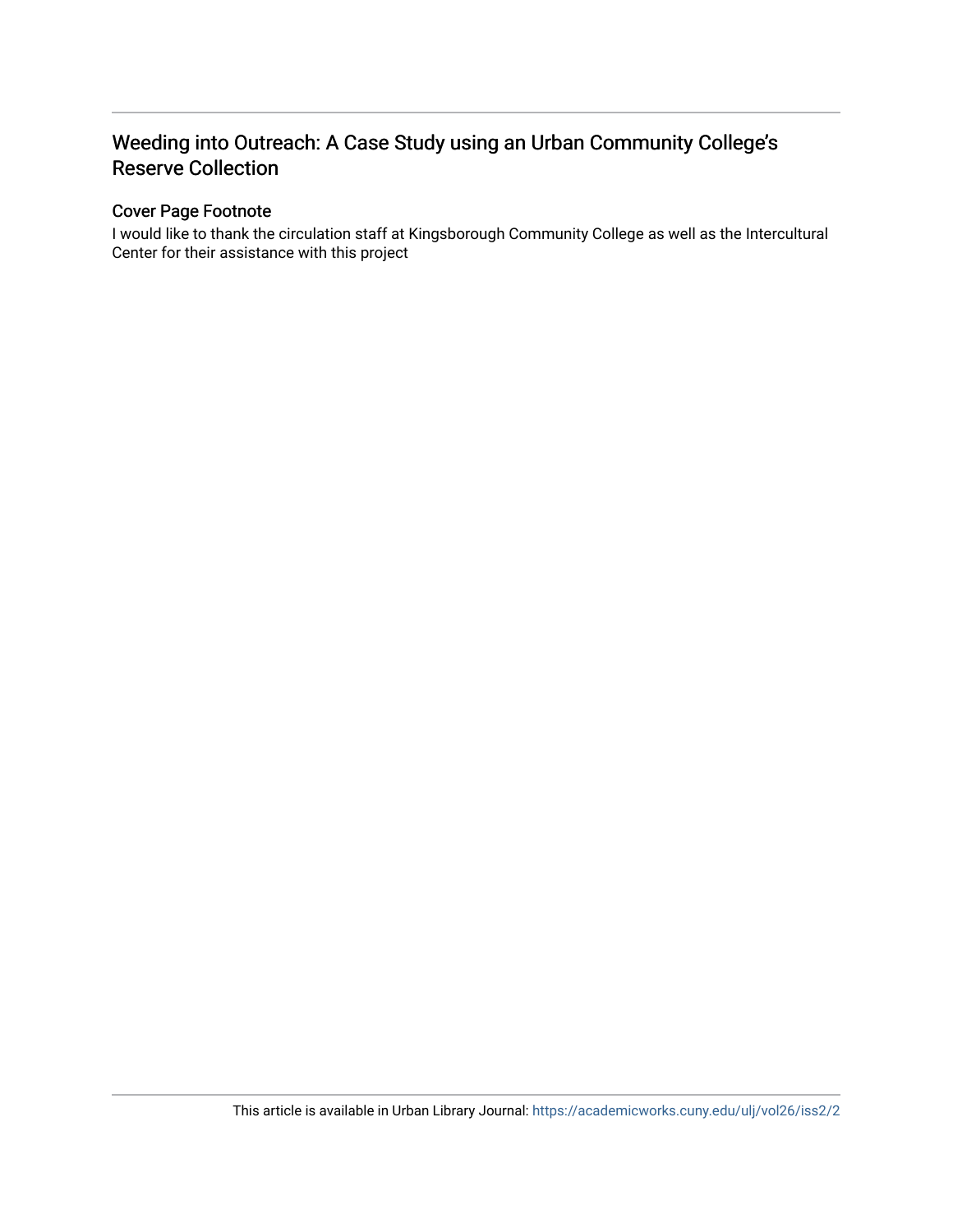# Weeding into Outreach: A Case Study using an Urban Community College's Reserve Collection

### By Jeffrey Delgado

## Abstract

Urban community college students face an increasing financial constraint as skyrocketing textbook prices have in recent years forced students to absorb more and more expenses in order to gain access to class materials. College libraries play a crucial role in facilitating access to textbooks through their reserve collections. Library policies, however, do not always assist students in the most practical way. In this case study, the weeding of a reserve collection that was overloaded with duplicate copies and older editions of popular textbook titles led to a giveaway event where students were allowed to keep copies of textbooks for themselves. This study demonstrates an additional method by which the library can assist students in their academic pursuits, while emphasizing the critical role of the academic library to new and current students.

# Keywords

Weeding, reserves, library event, collection development, student success

# Author Biography

Jeffrey Delgado is an Assistant Professor/ Reader Services Librarian at Kingsborough Community College of the City University of New York. A product of the CUNY system, he holds a Master's degree in History and Master of Library Science from Queens College. He serves as both the Reserves and Archives Librarian.

# Acknowledgment

I would like to thank the Circulation staff at Kingsborough Community College as well as the Intercultural Center for their assistance with this project.

### Introduction

Urban community colleges face an increasing problem, as their low-income students grapple with spiraling textbook costs. Librarians strive to acquire and loan the best and most accurate sources of information for their patrons. However, few colleges attempt drastic measures to provide suitable alternative formats to help cashstrapped students. Today, Open Educational Resources (OER) initiatives spearhead this effort, but what exists to supplement OER throughout the campus while also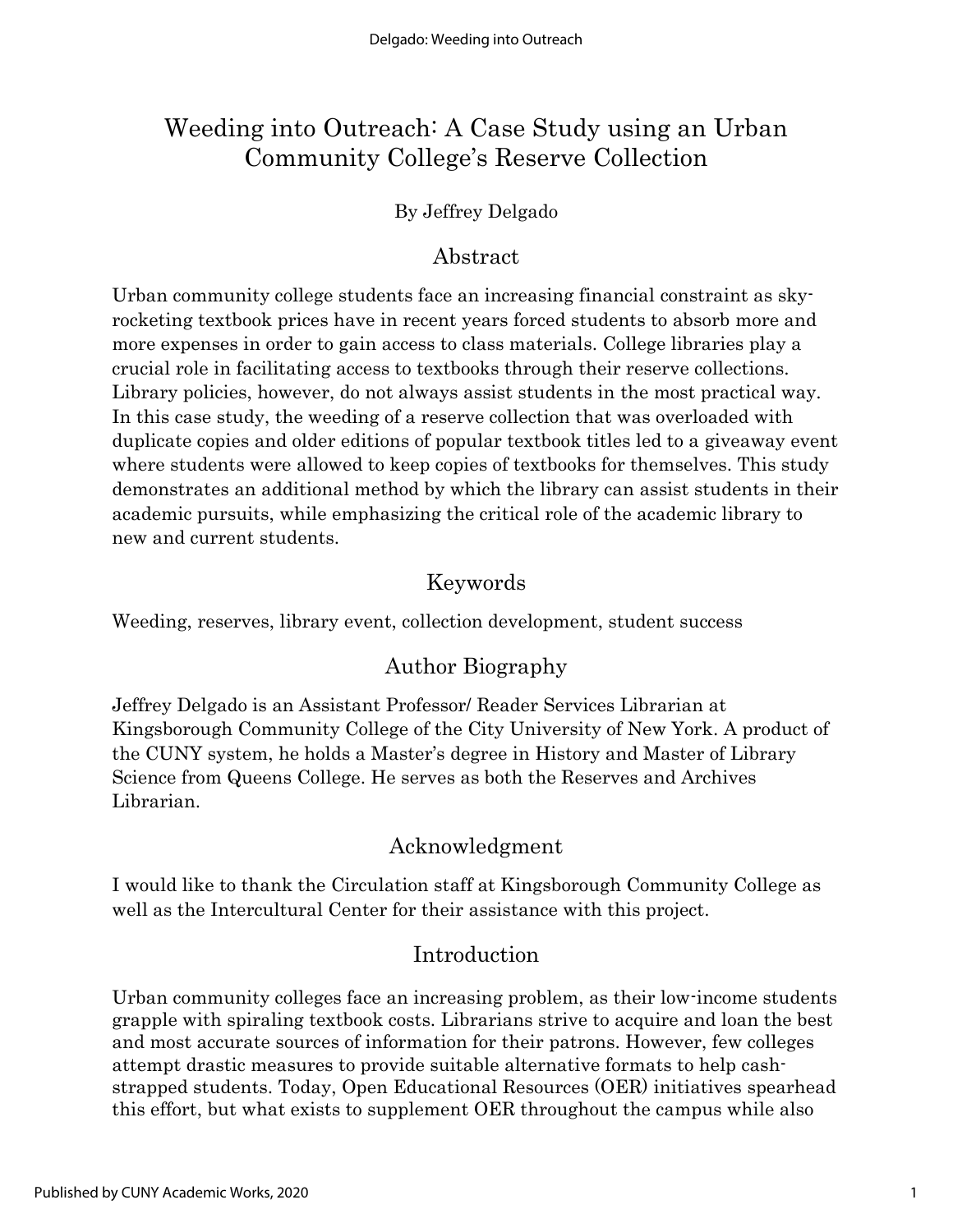promoting the library as a patron-first institution? This article proposes a simple yet radical idea in weeding reserve textbooks that are out of date, worn, or not circulating and creating a textbook giveaway for all students.

The fear of weeding and discarding materials lives within every librarian. Although weeding and removal of material within a collection is common practice, many institutions and librarians are reluctant to discard material even if it could serve a different purpose. Reserve collections, for example, are the backbone of any academic library. They allow students who face increasing tuition rates and the exponential rise in book costs to access material for their courses while avoiding the purchase of costly textbooks. Academic libraries stand steadfast and loyal to their constituents through the collection and circulation of reserve material. However, this collection does not differ from others in the library: Weeding reserve materials makes way for new editions, titles, or technology. However, the indiscriminate discarding of an extensive collection of high-priced books is, in the author's opinion, a huge mistake.

This paper will demonstrate an alternative method to weeding and discarding materials from the Kingsborough Community College's Reserves collection. This paper illustrates how the weeding took place and how the weeded books provided fuel for the "Textbook Giveaway" event. Lastly, this paper demonstrates how this event helped foster a better connection between the librarians and the students of Kingsborough Community College.

### Background

Kingsborough Community College (KBCC), a part of the City University of New York (CUNY), is a small commuter college serving its community in Manhattan Beach, Brooklyn. CUNY is considered the largest urban university in the United States, consisting of 11 senior colleges, 7 community colleges, and 7 graduate schools, and serving some 275,000 degree-seeking students (City University of New York, 2020). KBCC has been a campus within the CUNY consortium since 1964. As of the 2018-2019 academic year, the enrollment of the college reached 15,051 in the fall/winter semesters and 14,645 in the spring/summer semesters (Kingsborough, 2020). KBCC represents a true start in higher education for many foreign-born students since more than half of KBCC students are foreign born, representing over 142 countries and 72 different languages (Kingsborough Community College, Institutional Research, 2019). Fifty-eight percent are full time students, over onefifth are 25 years old or older and more than 40% come from households with annual incomes of under \$20,000 (Kingsborough Community College, 2019). According to an analysis done by The Balance of the United States Census 2019 HINC-01 the definition of low-income households falls between \$20,000-\$44,899 annually. This is based on a median income amount of \$68, 703. The mean household size range from 1.88 to 2.88 with earners ranging from .63 to 1.05 (Bureau, 2020)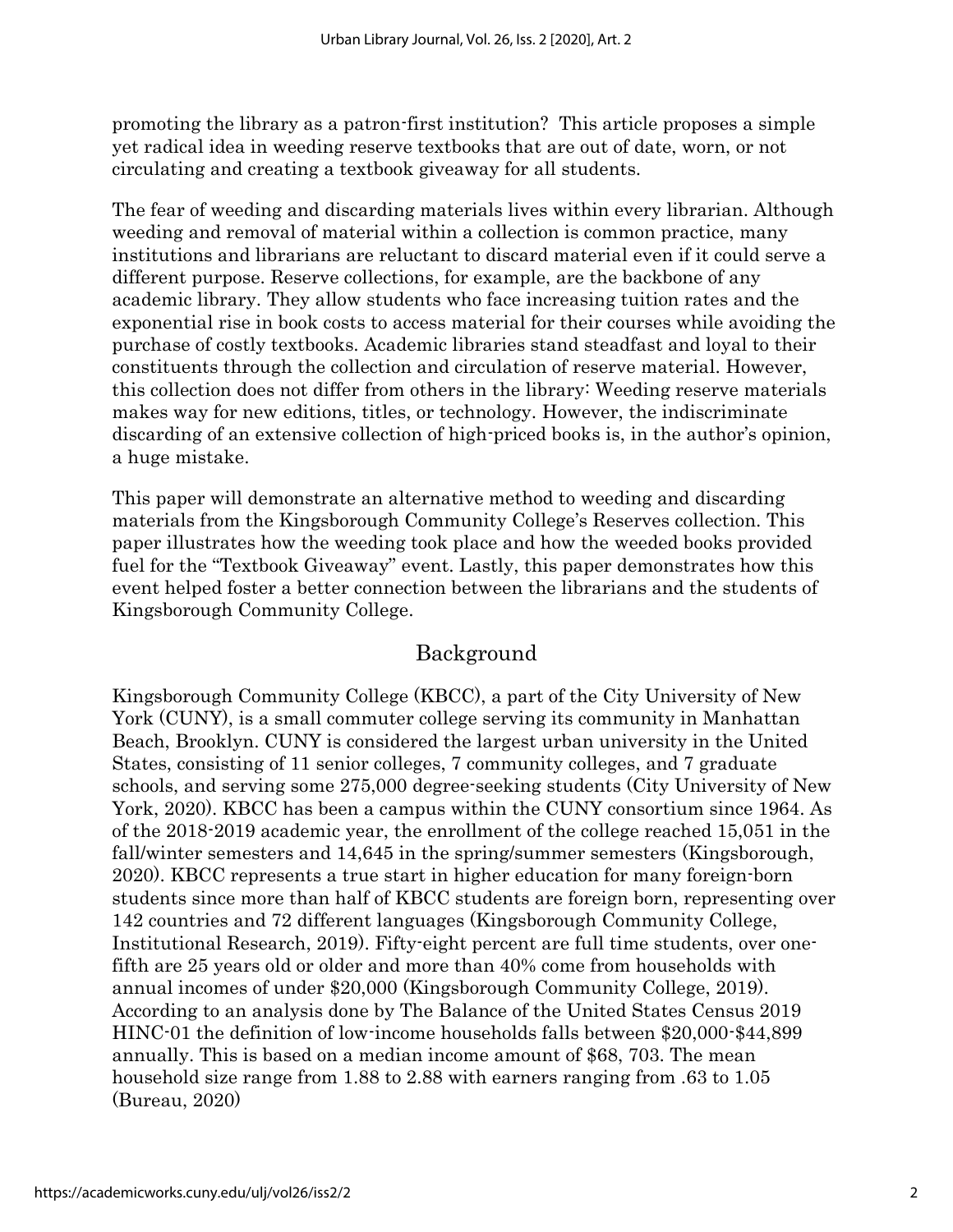KBCC offers over 50 academic programs granting two-year associate degrees in subjects including Accounting, Biology, Business Administration, Culinary Arts, Early Childhood Education, Fashion, Maritime Technology, Nursing, Tourism and Hospitality, and Website Development (Kingsborough, n.d.). To support these various curricula, the library must house books that meet the needs of students in the plethora of degree options. Its Circulation and Reserves divisions are located behind an integrated workspace, staffed by eight College Assistants and two fulltime librarians. One librarian is the head of access services while the second is the head of the Reserves collections. In previous years, the joint Circulation and Reserves department was supervised by a single librarian and an Office Assistant who coordinated the Reserves collection. The two-librarian system came into effect in the spring of 2019. The Reserves collection housed over 5,000 books before the author came into the position of Reserves manager. The excess of these books became the root cause for this weeding project.

#### Reserves Collection

The Reserves collection in the KBCC library mirrors many other reserve collections throughout academia. The primary use for this collection is to support students by providing reading material that is directly required for their classes. The collection provides students with the opportunity to access their course materials without having to purchase them from the college's bookstore or Amazon. The material in the Reserves collection was selected by the Office Assistant in the Circulation department. Before the project in this case study, reserve materials were acquired by cooperation with the college bookstore. The bookstore would produce a list of textbooks requested by faculty for their courses in the upcoming semester and share the list with the Office Assistant, who would purchase any books not already in the Reserves collection and any updated editions to Reserves titles currently held. This process is not the same anymore as the primary vendor of the books has changed from the bookstore to an outside vendor.

Reserve books can be borrowed by a student with a valid ID card and can be used for 4 hours inside the library building only. Due to past incidents of thievery, the official policy of reserve books restricts students from taking the book outside of the library building. The KBCC library also has books that can be taken out for the semester. These titles, while technically under the umbrella of "Reserves," are not included in the textbook giveaway.

Under the supervision of the Office Assistant, the Reserves collection consisted of several copies of outdated editions of popular titles. For example, there were over 12 copies of Macroeconomics, a popular custom textbook. At least 75% of these copies were in poor condition, yet the Office Assistant kept purchasing a surplus of copies for the same title from our bookstore vendor. Investigation of the circulation records for these copies showed that only three or four of the books were being borrowed while the others remained stagnant. This discrepancy existed for many of the titles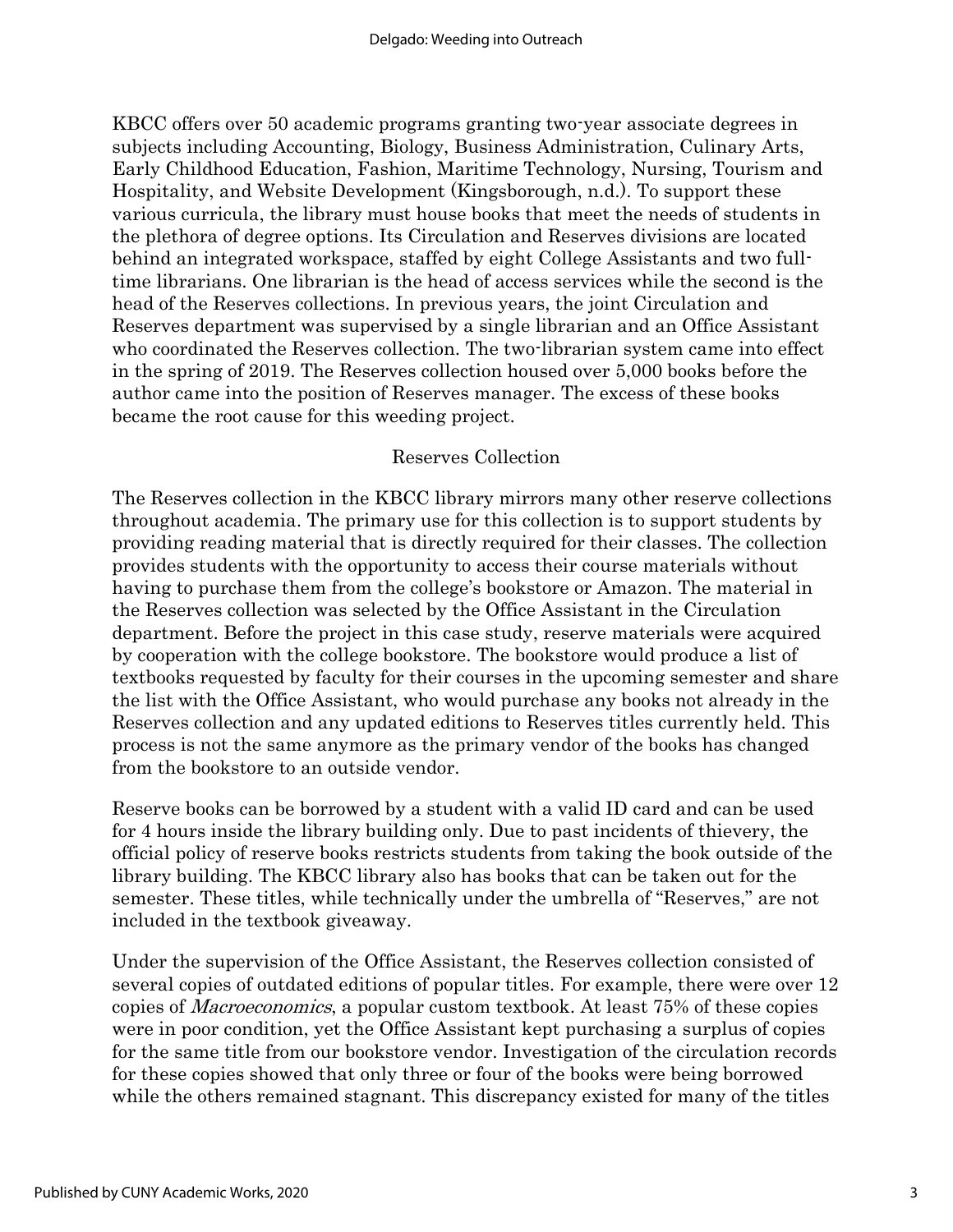in the Reserves collection. The collection had never undergone a rigorous weeding process; rather, small numbers of reserve textbooks had been put on semester loan. During fiscal year 2015, the Reserves collection had over 38,000 transactions (Kingsborough, 2016). While this illustrates the popularity of the collection, it does not explain the need for dozens of copies of the same title.

## Literature Review

#### Book Giveaways

The literature that exists on library book giveaways tends to focus on prizes given away in conjunction with a contest or a program incentive. These types of events are not applicable to the type of textbook giveaway described in this case study. After a necessarily brief review of material on giveaways, this review of literature will tackle three major themes: OER and textbook prices, reserve collections, and weeding practices.

Material weeded from a collection tends to be either destroyed or placed in a giveaway section of the library. According to the Collection Management Committee of the Consortium of Academic and Research Libraries in Illinois (CARLI), the effectiveness of weeding collections within academic libraries can "stimulate circulation, save space, enhance appeal, and respond to curricular needs" (2014, p. 2). They provide several case studies, one of which occurred at Dominican University in River Forest, Illinois, where the library placed weeded materials on a giveaway table for students and faculty to simply take away. No case study has used a reserve collection to move books into giveaway status. Moreover, little has been discussed about giveaway "events" rather than simple giveaway tables or other spaces in the library.

### OER and Textbook Prices

Textbook prices have been increasing historically throughout higher education. Between 1986 and 2004, prices rose over 186% in the United States (Government Accountability Office, 2005, p. 9). Furthermore, according to the U.S. Bureau of Labor Statistics (2016), textbook prices increased 88% between 2006 and 2016. This sharp increase in textbook prices burdens students who cannot afford these in conjunction with the various other financial obstacles they face. In 2016, the Student Public Interest Research Groups (Student PIRGs) reported that 50% of community college students used their financial aid money for purchasing textbooks (Senack and Donoghue, 2016, p. 6). This statistic is worrisome since many community college students depend on that financial aid money solely for tuition. It is also alarming for those students who do not qualify for financial aid.

A longstanding tradition within higher education calls for faculty to choose the titles for their courses individually, although there are cases in which departments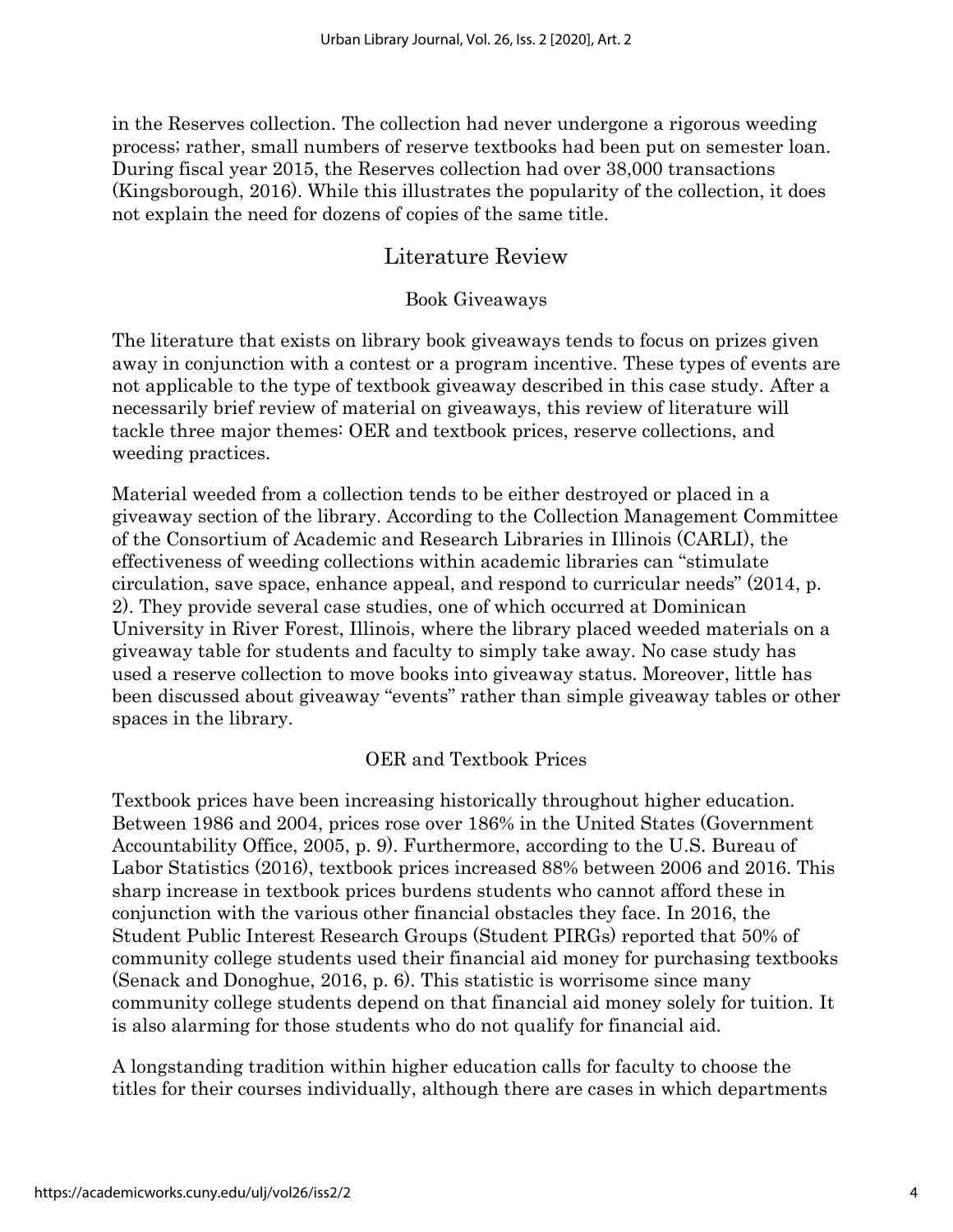use the same title across course sections. Unfortunately, more than 90% of the time faculty will choose their books independently and often without regard to textbook prices (Koch, 2006, pp. 2-3). This tendency not to seek out less expensive or even open access textbooks creates a gap in which students struggle to obtain the materials needed for their classes. Open Educational Resources are thought to be the solution to this increase in textbook prices, though with every solution comes its own set of problems.

Open Educational Resources were initially conceived by UNESCO in an attempt to provide easy, free, and universally used textbooks for students in response to the sharp increase in textbook prices. The name emerged at the 2002 UNESCO Forum on the Impact of Open Courseware for Higher Education in Developing Countries. Ideally, OER would be the solving measure for the problem of rising textbook prices. However, according to Morris-Babb and Henderson (2012), a 2009 survey of over 2000 faculty members and administrators in Florida found that "only 7 per cent of that group were 'very familiar' with open-access textbooks, while 52 per cent were 'not at all familiar' with open-access textbooks" (p. 151). Currently, at Kingsborough, there are only seven courses spread across three departments that have implemented some type of OER syllabi. Needless to say, although the rapid popularity of OER is of unquestionable value, implementation within this community college is very slim, raising the question of how an institution can support students faced with high textbook prices, given its inability to implement numerous OER-supported courses.

#### Reserve Collections

Reserve collections are unique to academic libraries because they are crucial resources that assist students in accessing needed textbooks. Robert Sommer and Marina Estabrook (1990) discuss the rising price of textbooks and the lack of faculty awareness of these prices. These authors conclude that the library may need to play a role in educating faculty on these costs. Academic libraries are continuously adapting to the increase in textbook prices by transitioning into OER and electronic reserves. However, these measures do not diminish the vital role physical reserve collections play in academic libraries. Several campuses have published on their reserve collections, dealing with open and closed reserve collections and the increase in their sizes (Crouse, 2008; Pitts-Noggle & Rafferty, 2017).

Reserve collections can be considered as either traditionally closed with books held behind the circulation desk to be checked out by a staff member, or open with books located in the stacks where students can retrieve them themselves. As Pitts-Noggle and Rafferty (2017) assert, the benefits of an open reserve system are greater than those of a closed system. The Kingsborough Community College Library runs on a closed reserve system; its 38,000-plus transactions in 2015, noted above, illustrate the importance of a physical collection within an institution that does not have adequate OER or electronic reserves.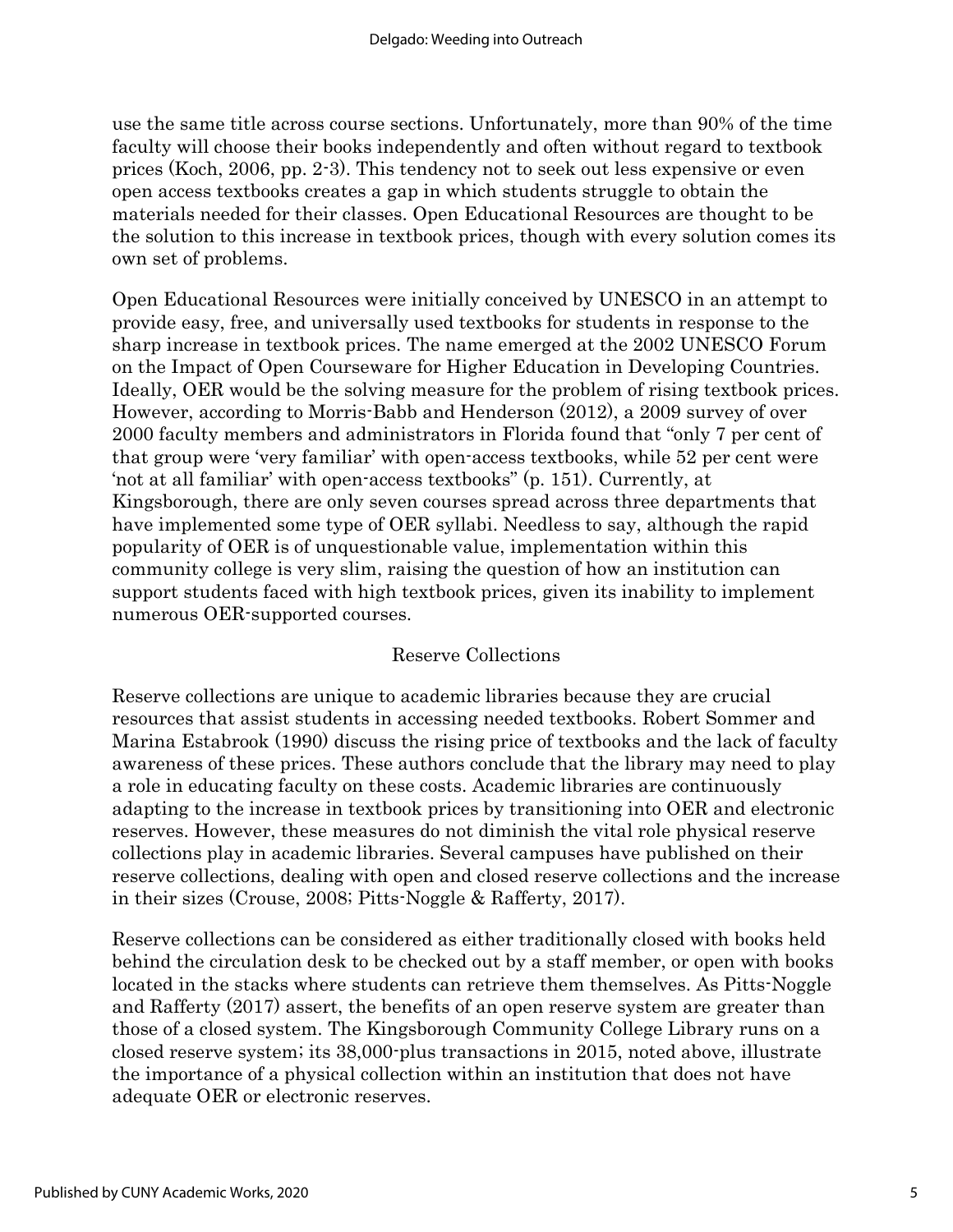# Weeding Practice: What Do We Weed and Why?

How important are reserve textbooks? The reserve collection at an academic library consists of textbooks purchased by the library for students to use, giving them access to expensive titles that most students would not want to purchase. This practice, though simple, is extremely important for the functionality of academic libraries as many face the steady rise of textbook prices and an inability to provide appropriate and inexpensive textbook material.

In recent years, OER have become the popular alternative to physical reserve collections. Encouraging faculty to use freely accessible journals, textbooks, and other books in order to alleviate the burden of textbook prices for students is difficult. The lack of awareness is pointed to as the top difficulty for OER implementation (Cuillier, 2017). In addition, KBCC offers several classes that incorporate custom textbooks that are not readily available through normal means. Consequently, the campus bookstore is the sole vendor of these custom books that range from \$150 to \$200 each. Lastly, these custom titles often come only in looseleaf binder packaging; the physical integrity of the package diminishes in a relatively short time, creating unattractive material with missing pages. Due to the lack of a successful OER initiative at KBCC, the Reserves collection at the library is the primary source for student textbooks. However, without proper management of this collection, the reserve materials become stagnant and a nuisance for both circulation staff and library patrons.

Librarians are reluctant to weed their collections due to backlash from community members, library staff, and library patrons. This backlash is caused by the lack of communication between librarians in charge of weeding and the rest of the population, a lack which creates clashing stories involving weeding projects.

Generally, the literature agrees that creating space is the primary reasoning for weeding (Gregory, 2019; Slote, 1997; Vnuk, 2015). Stanley Slote (1997) describes the need and functionality of weeding within every library. He separates the collections within a library into either "core collection or weedable collection" (p. xix). Vicki L. Gregory and Rebecca Vnuk, each citing Slote, uphold the need to make this distinction. Consequently, the librarian must conduct a thorough evaluation of the collection within the "weedable" portion of the library's holdings. According to these authors, there are seven reasons to weed any collection:

- 1. To stimulate circulation
- 2. To save space
- 3. To save time
- 4. To enhance appeal
- 5. To establish credibility
- 6. To respond to community needs and interest
- 7. To make room for new technologies and formats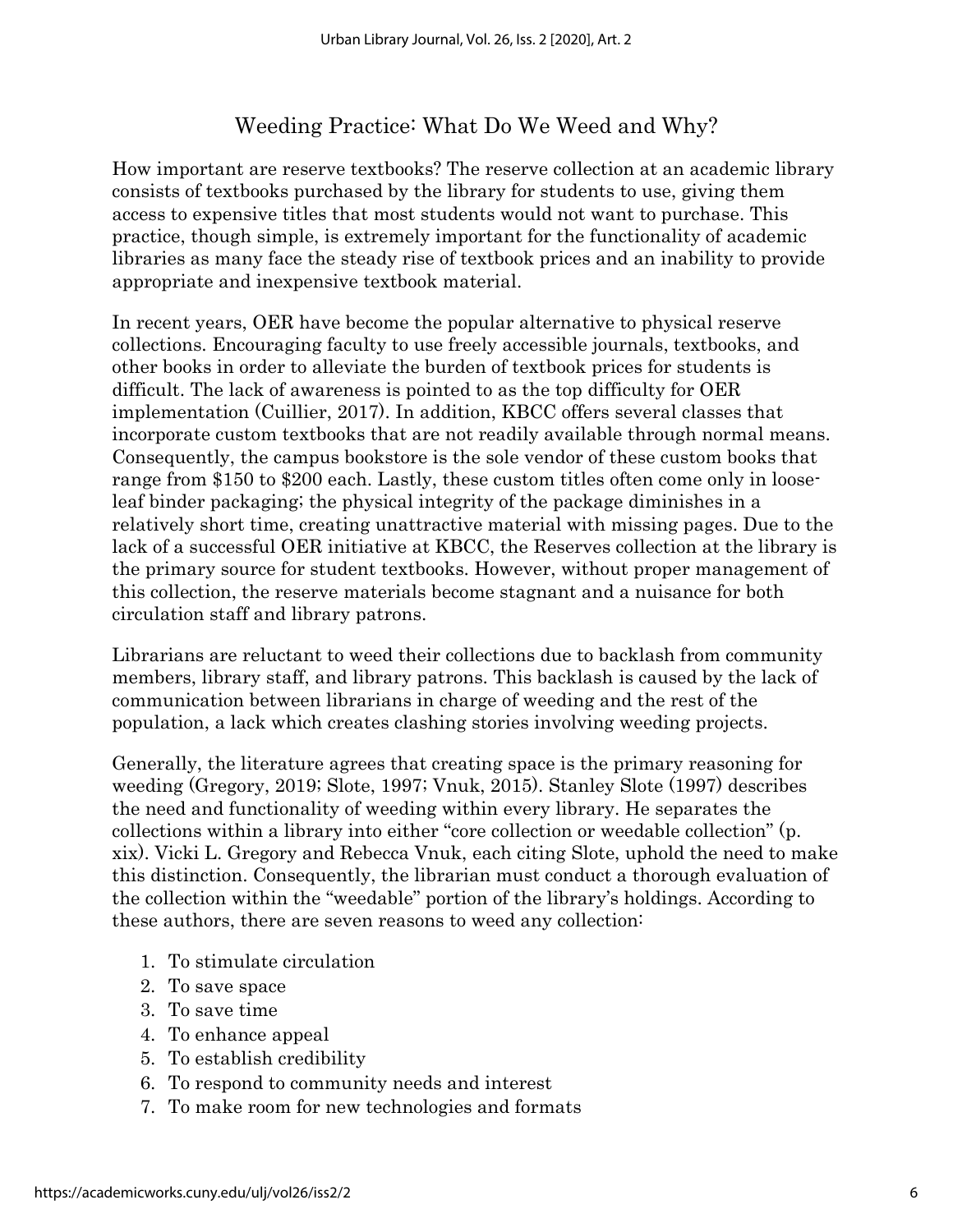Following this rubric of reasons to weed, it cannot be refuted that weeding is an essential aspect of modern collection development. As noted above, even a collection that is crucial to student success, such as a reserve collection, becomes unappealing, overgrown, and burdensome to both patrons and circulation staff when left without weeding.

Ethical weeding encourages librarians and library staff to create a plan before implementing a weeding practice in their institutions. The reality of the matter is that many libraries and library staff focus simply on the main collection, i.e., stack material. Although the reserve collection is generally the most circulated in the library, few librarians mention the need for weeding within it. The CREW method (Continuous Review, Evaluation, and Weeding) has been used in libraries since 1976 (Gregory, 2019). It recommends six general criteria for considering weeding an item from the library's collection, forming the acronym MUSTIE:

- 1. M= Misleading (factually inaccurate)
- 2. U= Ugly (worn beyond mending or rebinding)
- 3. S= Superseded (by a new edition or by a much better book on subject)
- 4. T= Trivial (of no discernible literary or scientific merit)
- 5. I= Irrelevant (to the needs and interests of the library's community)
- 6. E= Elsewhere (the material is easily obtainable from another library) (Larson, 2012, pp. 52-53, 57-59)

The CREW Method has been updated and is freely accessible through the Texas State Library and Archives Commission where a manual is provided (Larson, 2012). According to this manual, there are three things to keep in mind when promoting weeding within a collection:

- 1. The years since the book's latest copyright date (age of material)
- 2. Maximum permissible time without usage (last time the book was checked out)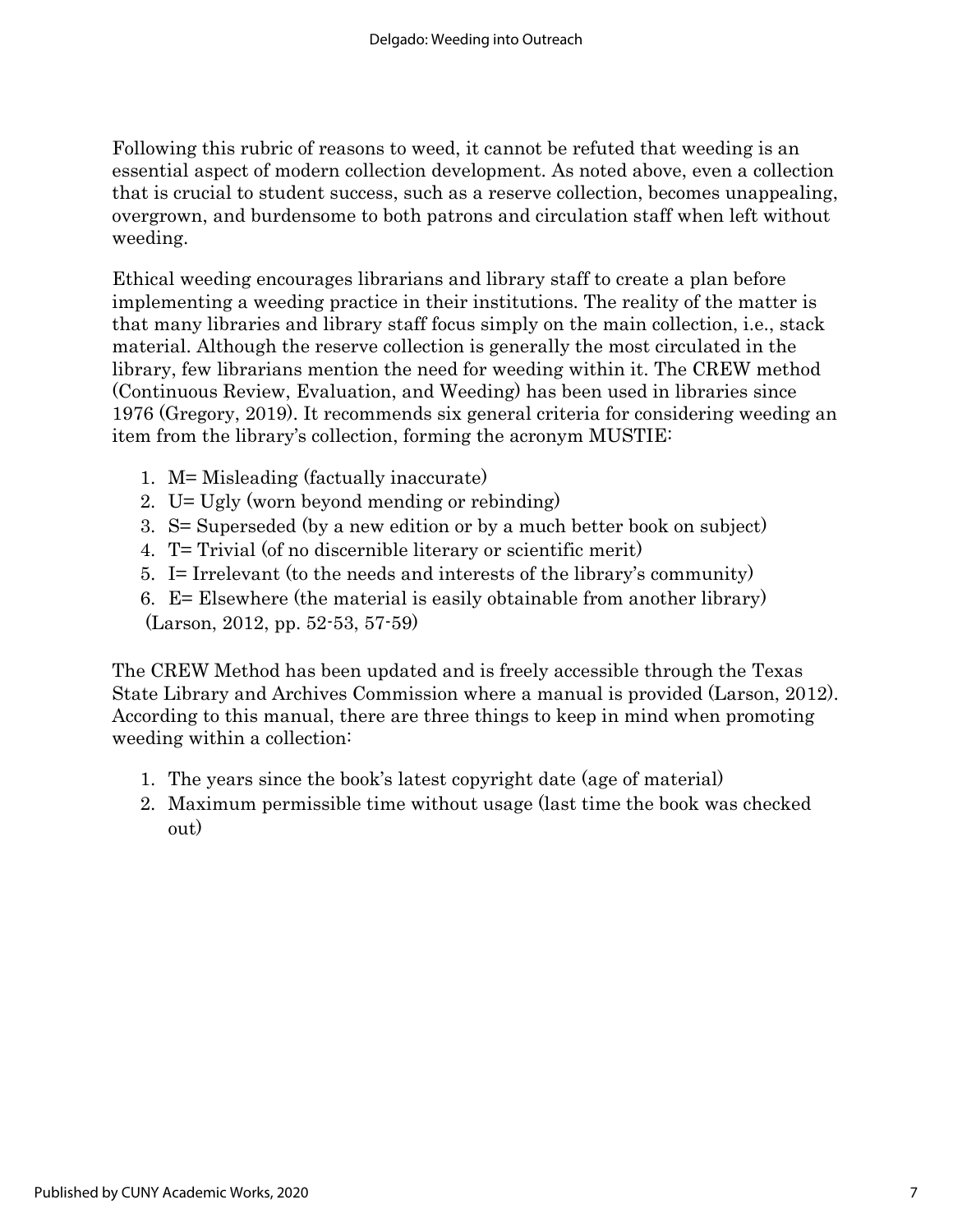3. One or more negative factors represented by the MUSTIE guidelines (Larson, 2012, p. 57)

The importance of reserve collections, the slow adoption of OER, the rise in textbook prices, and the development of weeding methods are all crucial to the understanding of the project in this case study. Synthesis of established weeding standards created the criteria needed to weed the reserve collection. The relationship between textbook prices and reserve collections illustrate the impact such collections have in academic libraries. All speak to the vital need for weeding methods within reserves in order to bolster student access to textbooks. Therefore, this synthesis should be implemented using the librarian's discretion as to the age of the book and/or when the book was last checked out. The parameters by which the Reserves collection at KBCC was weeded will be discussed in the following section.

# Methodology

Faculty have the power to fight the purchase of costly books. However, the library must also promote a way to assist patrons in their studies by providing them free access to textbooks. Thus, staff of the KBCC Reserves collection work directly with the bookstore and with department heads to maintain a collection that reflects the content of current courses. However, prior to the appointment of the Reserves librarian in spring 2019, there was no effective weeding policy. Reserves had grown into an immense collection with little or no weeding done by previous Reserves managers or office assistants. The collection was faced with little space for new acquisitions and a cohort of older textbooks and numerous copies of single titles. Moreover, as mentioned previously, the existence of a weeding policy did not come to fruition until this project. The Reserves librarian became the integral person to commence and continue this project, establishing a weeding policy and working with Circulation department staff to develop a new weeding process.

Although some of the reserve books were older editions, they were still beneficial to KBCC students. Many professors encourage students to seek out older editions of textbooks in order to assist them with costs. However, not all professors allow this leniency. Moreover, about a third of the books that were candidates for weeding were newer editions with excess copies on the Reserves shelves. These titles were of extreme importance due to their popularity.

Weeding is standard practice in all libraries. Ideally, a librarian must create a weeding plan and consult the rest of the library staff in preparation. According to all library literature that dictates best practices for a weeding project, a set of criteria is crucial to fulfillment of this plan. As mentioned previously, the literature on weeding focuses on general collections within the library, not the reserve collection. Therefore, the KBCC library had to use a combination of previously discussed methods in choosing its most appropriate and effective weeding tactic.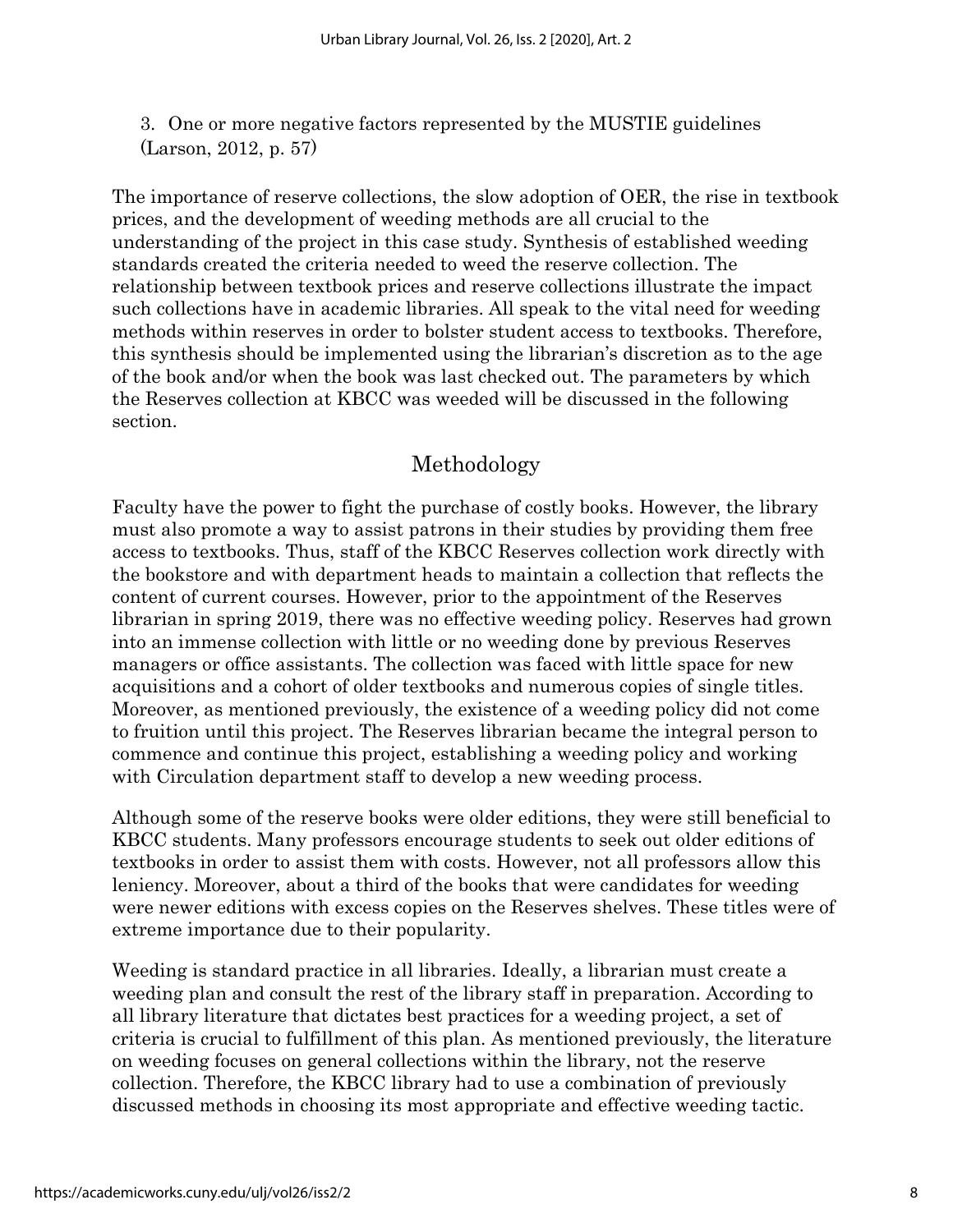Using the MUSTIE criteria and the formula exemplified by the Texas State Library and Archives Commission, (Larson, p 58) the Reserves librarian created and used this "mixed method" and specified the years that would appropriately reflect the collection. The weeding criteria, therefore, were as follows:

- 1. Remove textbooks that are older than 2014;
- 2. Remove textbooks that have not circulated since 2014;
- 3. Remove books that are in terrible condition or are in excess in the collection or show any other attributes within MUSTIE; and
- 4. Remove excess copies of the same title.

The beginning of the weeding process focused on reserve books that were older than 2014. Once these books were taken out of the collection, they were assessed by how often they had circulated. If a book was older than 2014 but recently borrowed, the book would stay in the Reserves collection. However, if there were multiple copies of the same title and only one or two copies were consistently taken out, the remaining excess was removed from the collection. Using MUSTIE as the basis for the remainder of the books was simple. The Reserves librarian focused on "Ugly," "Superseded," and "Elsewhere" to weed the remaining reserve books. If the collection held older editions of a reserve book – a 5th edition of a history book which was already available in its  $8<sup>th</sup>$  edition, for example – the older editions were removed.

The weeding took place over the winter semester of 2018 and the summer semester of 2019, when use of the library was at a minimum. Aside from creating these criteria for the removal of books, the Reserves librarian consulted the Circulation staff in order to establish which books were most popular. The Circulation staff consists of eight College Assistants, who know the popularity of the textbooks they loan regularly. With their recommendations and approval of the weeding project, the Reserves librarian was able to remove close to 800 books from the Reserves collection. Of these books, 755 books were in decent condition. The rest were in poor condition and were immediately discarded.

The total number of books grew to such a substantial number that simply discarding them would not have been ethical. The number of books that were weeded from the collection was so large that there was plenty of material to host two separate giveaway events. The spring textbook event had a total of 475 books to be given away. The fall event, augmented by faculty donations, had over 600 books to be given away. The collaboration between faculty and the Reserves librarian yielded a surplus of 1,000 books for the event. They consisted of older editions of popular titles such as Art: A Brief History, Macroeconomics and Bio 33 Laboratory Manual.

Requesting the assistance of the Office of Student Life and the Intercultural Center, the library used a multipurpose room for the giveaway events. Titled "Textbook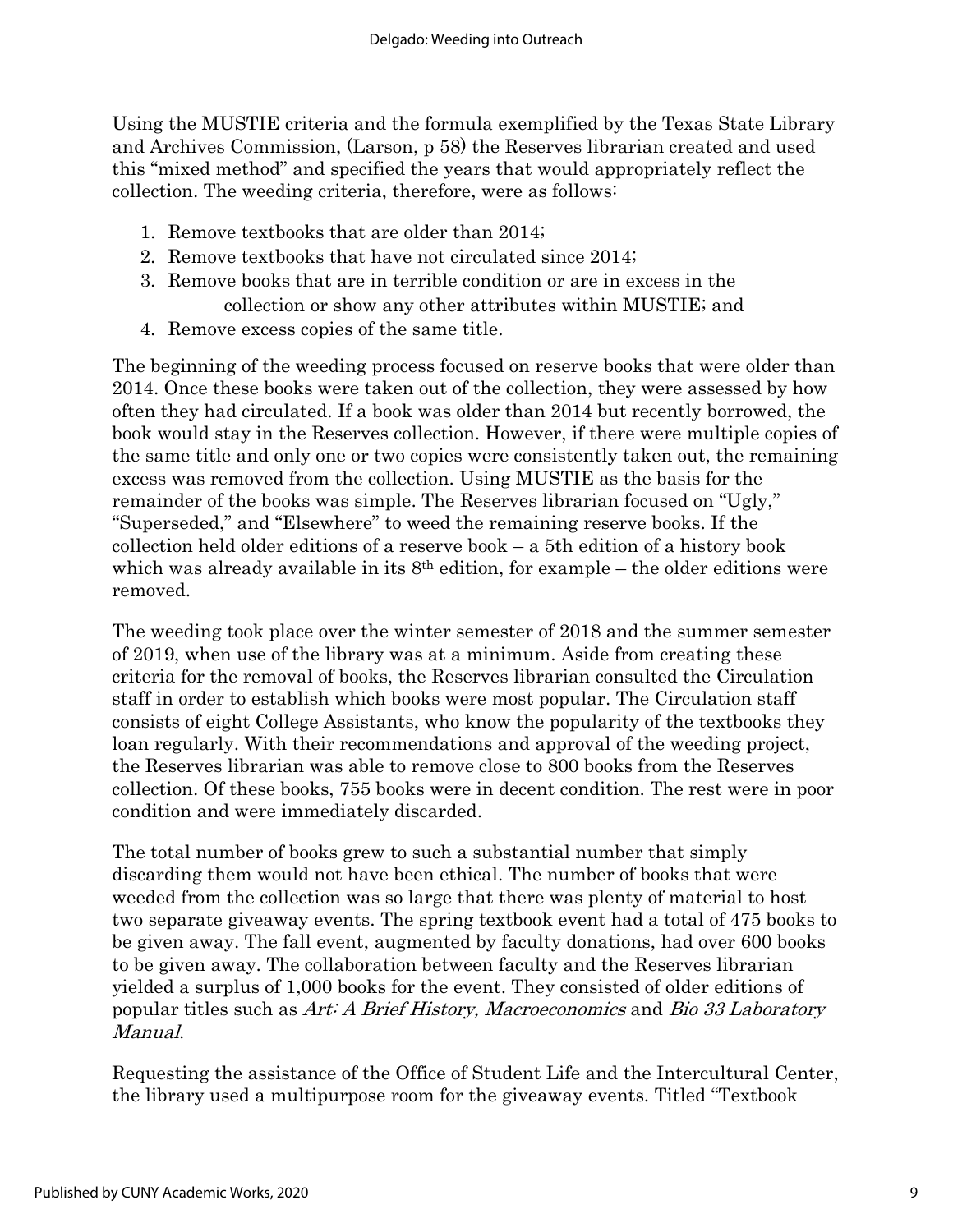Giveaway: Good Home to Lonesome Textbooks," each occasion was animated by the idea was that the books that had been weeded out of the Reserves collection could be usefully offered to students during the first week of classes during the spring and fall semesters of 2019.

The Reserves librarian created a survey for students to fill out after attending the textbook giveaway. The data generated would be pertinent to the reflection of the library in the eyes of the students. Through SurveyMonkey, a QR code was created to hand out to students on the day of the textbook giveaways. Along with the QR code, a link provided by SurveyMonkey and shortened into a TinyURL provided another way for students to access the survey. This dual method of accessing the survey proved very effective when getting the results. Moreover, the ease of accessing the survey was especially talked about during the event and will be discussed further in the next section.

The following questions were asked in the survey:

- 1. How many books did you take?
- 2. Did you attend the spring Textbook Giveaway? (Added after the spring event)
- 3. How useful has the Textbook Giveaway been to you?
- 4. How did you hear about this event?
- 5. How likely would you attend another Textbook Giveaway?
- 6. Would you recommend this event at other colleges?
- 7. Has this event improved your view of the library?

# Event and Findings

#### The Event

It should come as no surprise that strategic location within a college or university raises popularity and awareness. Therefore, the need for a strategic place to host the textbook giveaway event was crucial to its success. Reaching out to other offices in the college, the Reserves librarian received a recommendation from a colleague who had access to a room directly across from the student cafeteria. Consequently, the room was strategically located in the center of student traffic.

The College Center is where most clubs and activities take place. It is also the student cafeteria, so that the positioning of the giveaway event next to a common space for activities and where students eat was pivotal to its success. The event was scheduled for the first week of class in the spring semester 2019. Again, this timing was the perfect opportunity for students to get to know the library and its Reserves collection and partake in the textbook giveaway.

Once the books were successfully weeded, the Reserves librarian created a detailed spreadsheet that would be used to advertise the event with the members of the faculty. With the help of fellow librarians and their liaison relationships with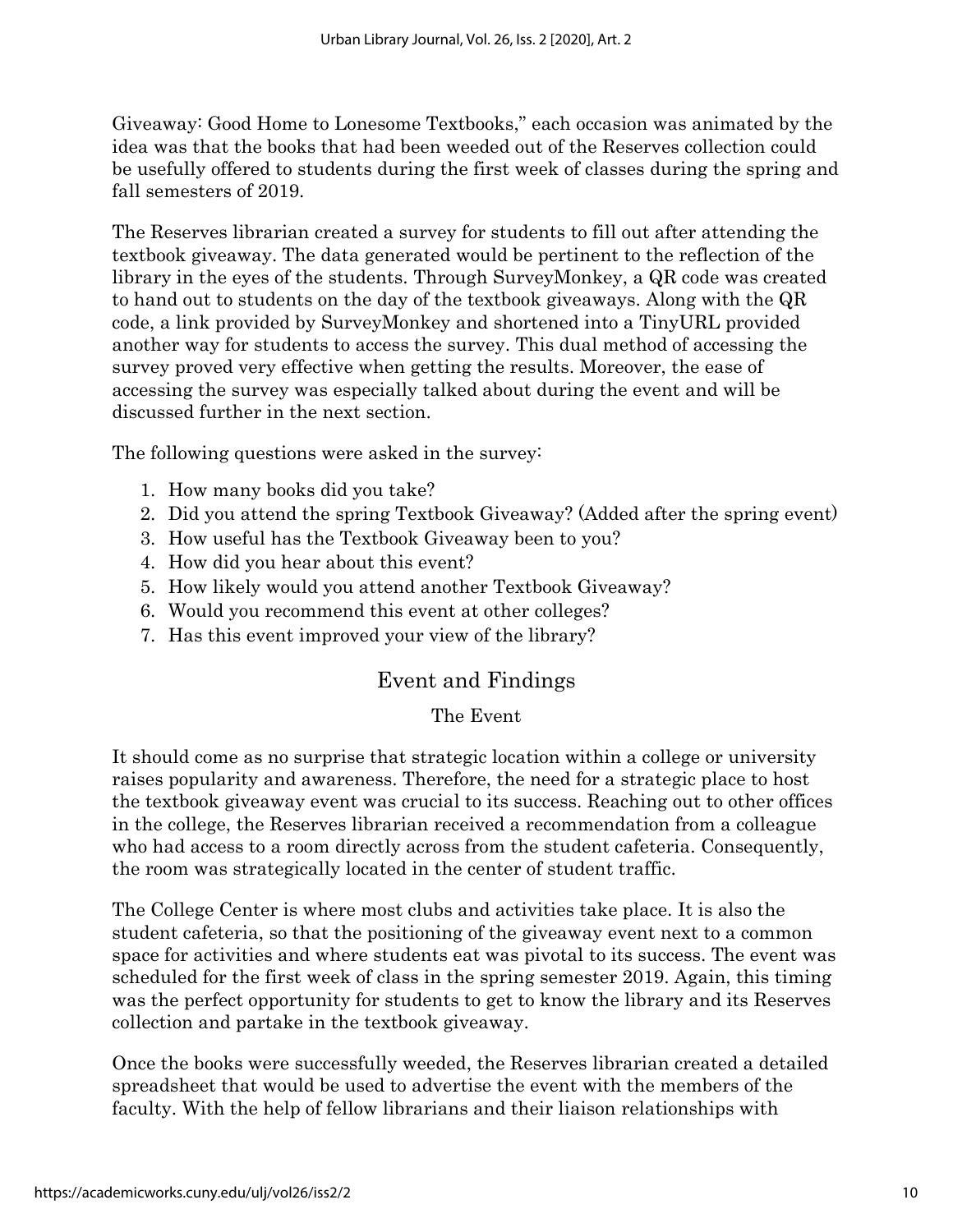several department heads, he was able to circulate this list of books to faculty throughout the campus, broadcasting the variety of available titles, so that faculty could announce the event for students entering class. Lastly, he created a flyer that would be passed around and posted throughout the campus to promote the event to students. As many librarians know, the Reference and Circulation desks are inundated with requests for textbook information. Therefore, the flyer was also kept at both desks for librarians and staff to spread the word. This promotion allowed news of the event to circulate well among students and faculty.

As the event drew closer, a small task force of a few College Assistants and the Reserves librarian organized the books by subject in the space allocated for the event. The books were placed in accessible spaces for students to look through. There was only one rule when coming to the event and that was to take only one copy of a single title. Students could take as many books as they wanted but not multiple copies of the same title. The night before the event, the Reserves librarian labeled the subject areas for these books clearly, hoping that the event would be a success.

The event was scheduled for 10 AM to 2 PM on a Wednesday. The Reserves librarian enlisted some help from other librarians to sort the pending chaos. As the doors opened, students were at first bewildered at the concept of free textbooks. Librarians had to explain several times to students walking past that it was not a gimmick or a charade, that in fact these books were textbooks that could potentially help them for class. Within the first twenty minutes, 130 students came into the room. All of these students walked out with at least one textbook. After an hour, the student tally climbed to 235 students, all of whom took out at least one textbook. The overwhelming popularity of the event reached several other programs that caused more students to attend. By 1 PM, the library had reached 400 Students and essentially ran out of books to give away. The event had to be cancelled on the second day and closed early since we only had 13 books left. The reaction to the event was overwhelmingly positive. Several students discussed with the Reserves librarian the need for more events such as this in order to compete with the increasing prices of textbooks.

The second event was scheduled for the fall of 2019 and was promoted in the same way as the first textbook giveaway. It was held during the first week of classes in the same room next to the cafeteria. Everything was posted on social media and circulated through the same flyer at the Circulation and Reference desks and throughout the campus. The second event yielded about the same number of students.

#### Post-Event Survey

The survey results came in two different groupings. Based on the attendance sheet of around 400 students for each event, 10% responded to the survey. The following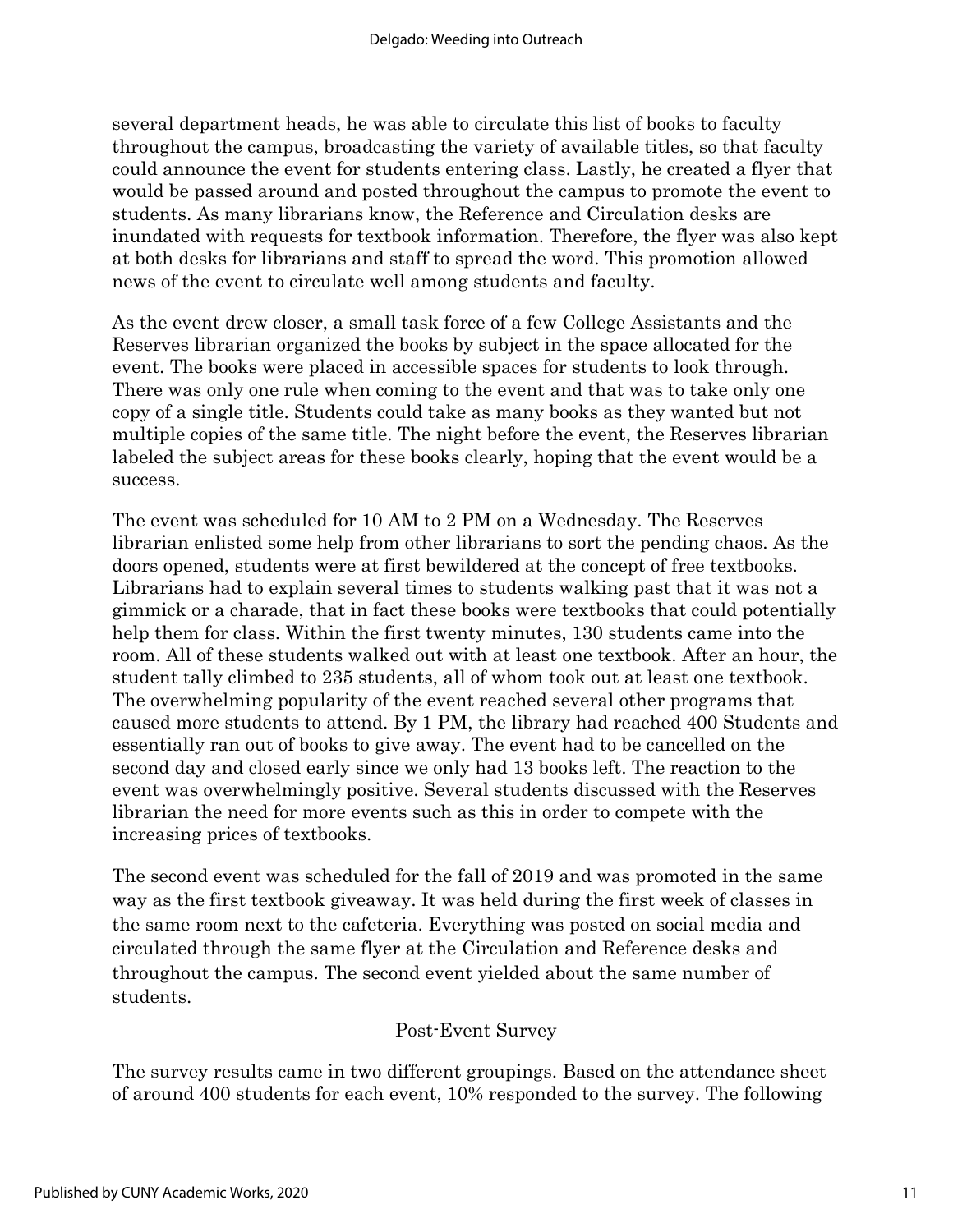breakdown of the survey will reveal the overall response to the textbook giveaway and its advantages in future library programming. These graphs reflect both events.

To Question 1, "How many books did you take?", the majority of fall students responded that they took between five and seven books. Subsequently, the spring grouping of students responded that they had taken either three to five books or seven or more. Both the spring and fall survey results reflect the high volume of textbooks taken at each event and verify the fact that this event was an overwhelming success and helpful for students struggling with textbook costs and access to books.



Table 1: Question 1 from Survey

Based on Question 2, "How useful has the Textbook Giveaway been to you?", almost 75% of respondents in both the spring and fall survey results reported that it was either "extremely useful" or "very useful," directly reflecting the positive impact this event and type of programming had on the students of KBCC.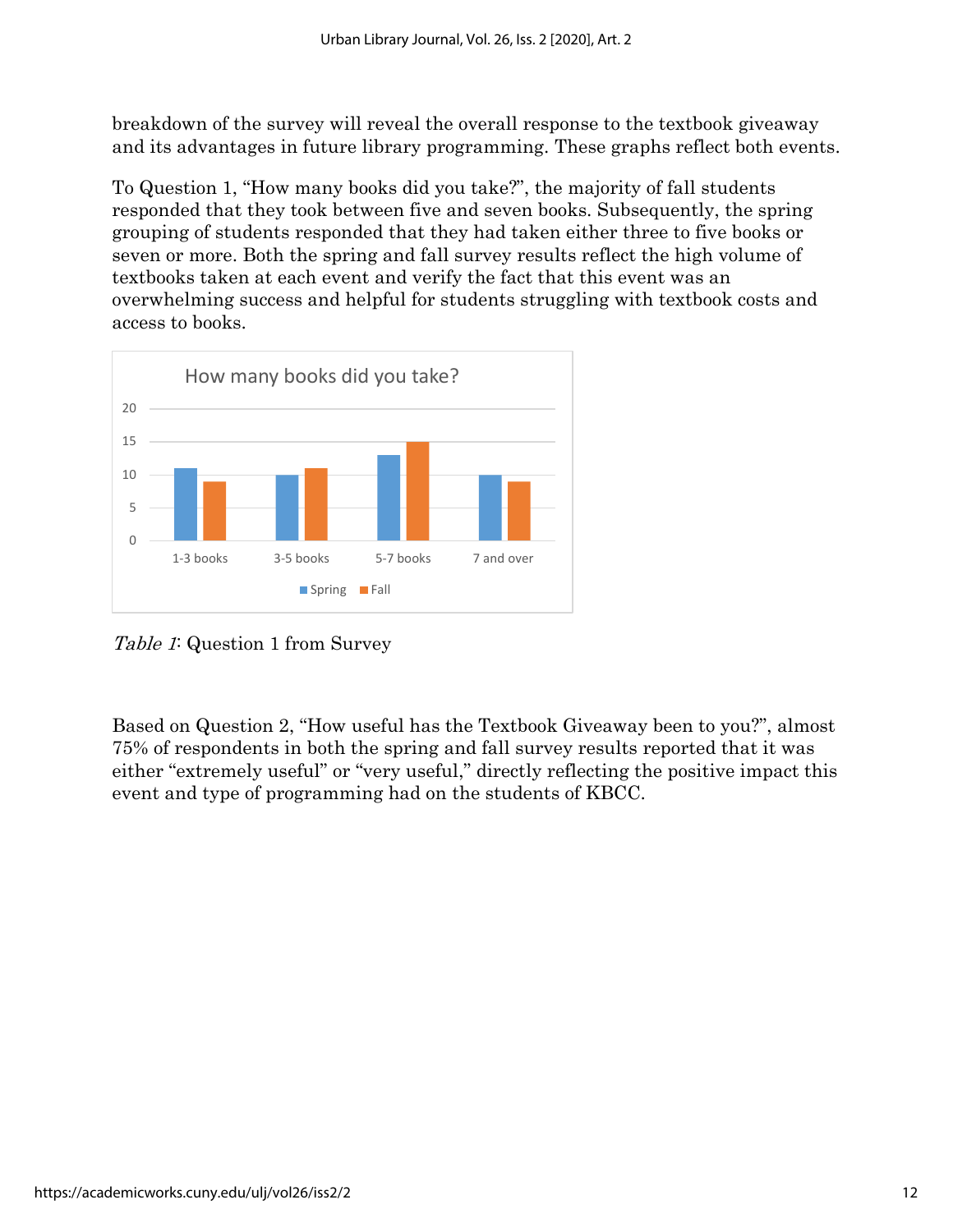

Table 2: Question 2 from Survey

Question 3 dealt with how students found out about the event, and the majority of respondents reported "Other," leading to the conclusion that publicity of the event was not done well through the conventional means of flyers, social media, or word of mouth. Potentially, the high response of "Other" was due to the strategic placement of the event that led many students to just pass by and walk in without knowing the details of the Textbook Giveaway.



Table 3: Question 3 from Survey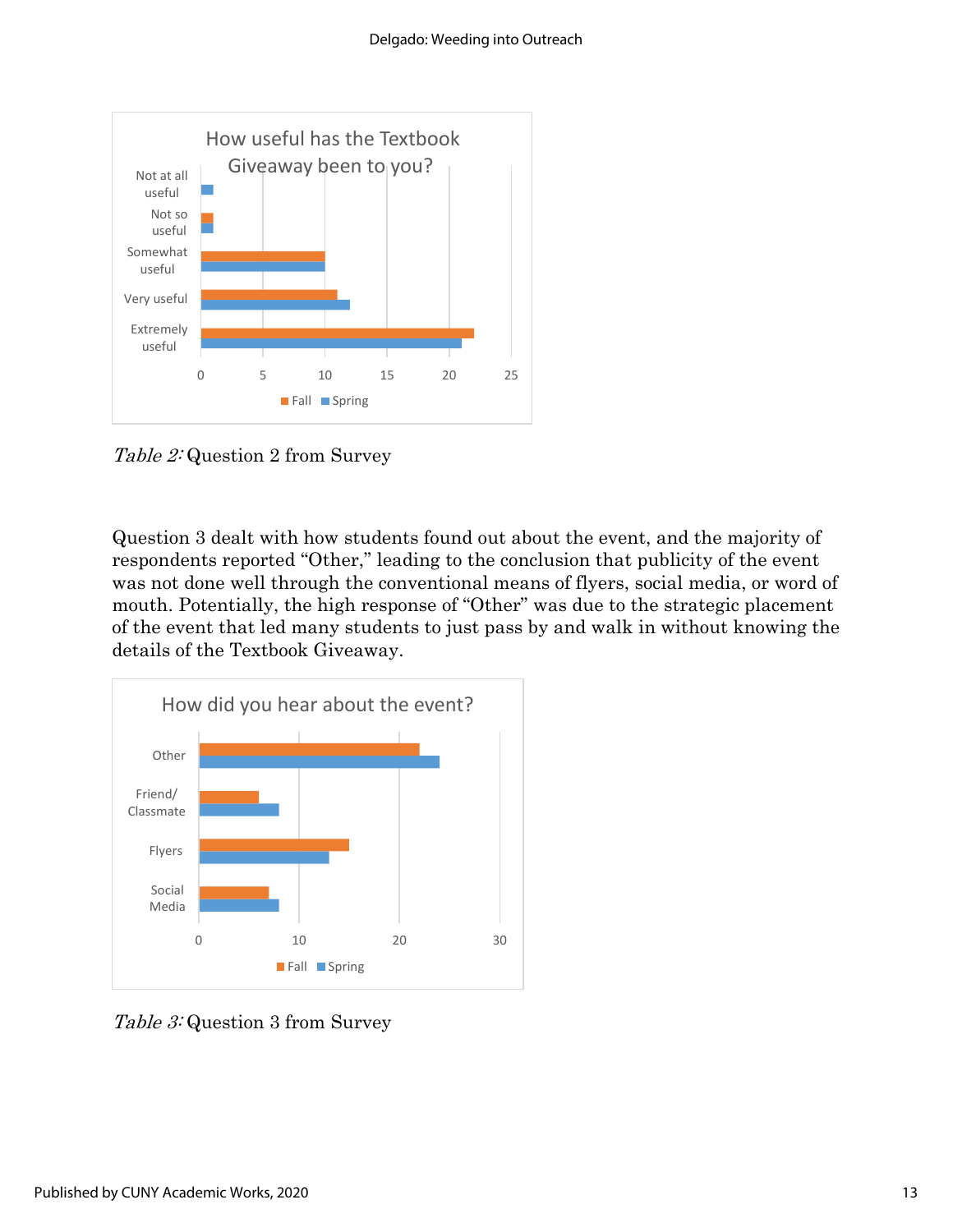Based on the results of survey Question 4 in the spring, 31 of 44 students responded Very Likely" to "How likely would you attend another textbook giveaway?" This response shows how popular the event was for the students when it initially kicked off. The fall survey, similarly, had overwhelmingly positive results with 30 out of 45 students responding "Very Likely" to attend another textbook giveaway. This means that nearly 80% of students would attend another textbook giveaway. These results not only illustrate the popularity of the event but also show the necessity of a textbook giveaway.



Table 4: Question 4 from Survey

Based on Questions 5 and 6, it can be inferred that many students appreciated the event, and it raised the opinion of the library overwhelmingly. Over 90% of responses stated that they would recommend this type of event at other colleges. The percentage was the same in the spring and fall survey results. Lastly, 93.3% of students answered "Yes" when asked if their opinion of the library had improved. These two results directly illustrate the ability to use events such as the Textbook Giveaway to promote the image of the library and to encourage students to rally behind libraries who work for them.



Table 5: Question 5 from Survey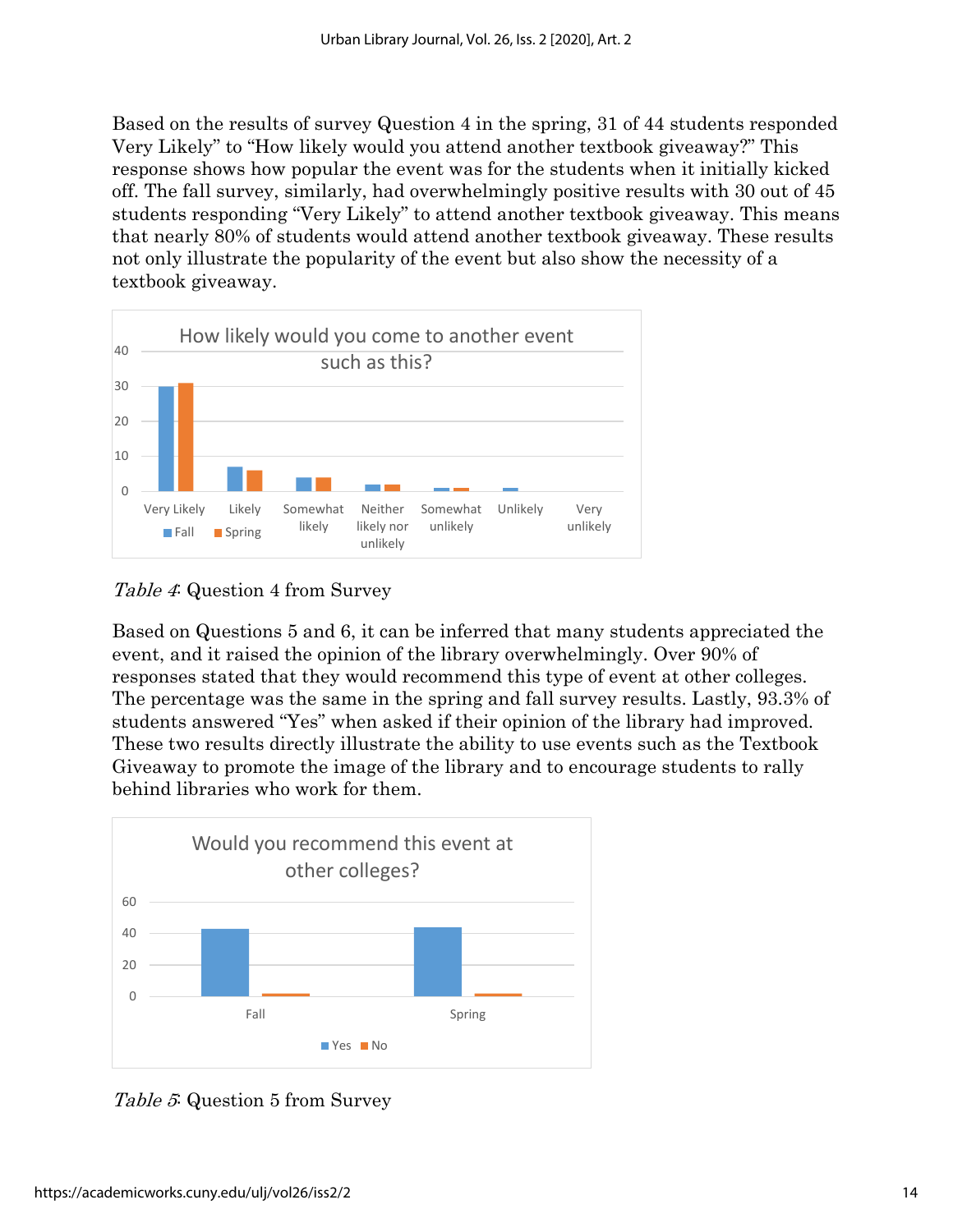





After the full year of hosting this type of textbook giveaway, the Reserves collection went from being overpopulated to being a productive and appealing collection. College Assistants working with the Reserves collection have noted the significant ease in finding books now that the collection is not inundated with excess copies. Moreover, students who took part in the textbook giveaway have returned to the library. Reserve materials have been used more readily now that students view the library as an avenue for receiving the books they need rather than only a place to study.

The Reserves collection diminished significantly due to the number of books weeded. However, funding for reserve textbooks remained the same. Therefore, since the space needed for new textbooks is now available, purchasing updated editions and new books for the semester is far easier. These newer editions are vital to the success of KBCC students; therefore, having multiple copies available for students remained a key goal for the library. Due to the continued support of the purchase of new textbooks, this method of weeding and programming has continued at KBCC. Consequently, these new purchases will still go under the same weeding process instilled in this paper. The creation of this weeding criteria allows for the collection to consistently be updated while also

### Limitations

The limitation of this study is within its sampling population. It is difficult to get every student in the college to participate in this event. Therefore, the sampling size does not reflect 100% of the student population. Moreover, the sampling size is a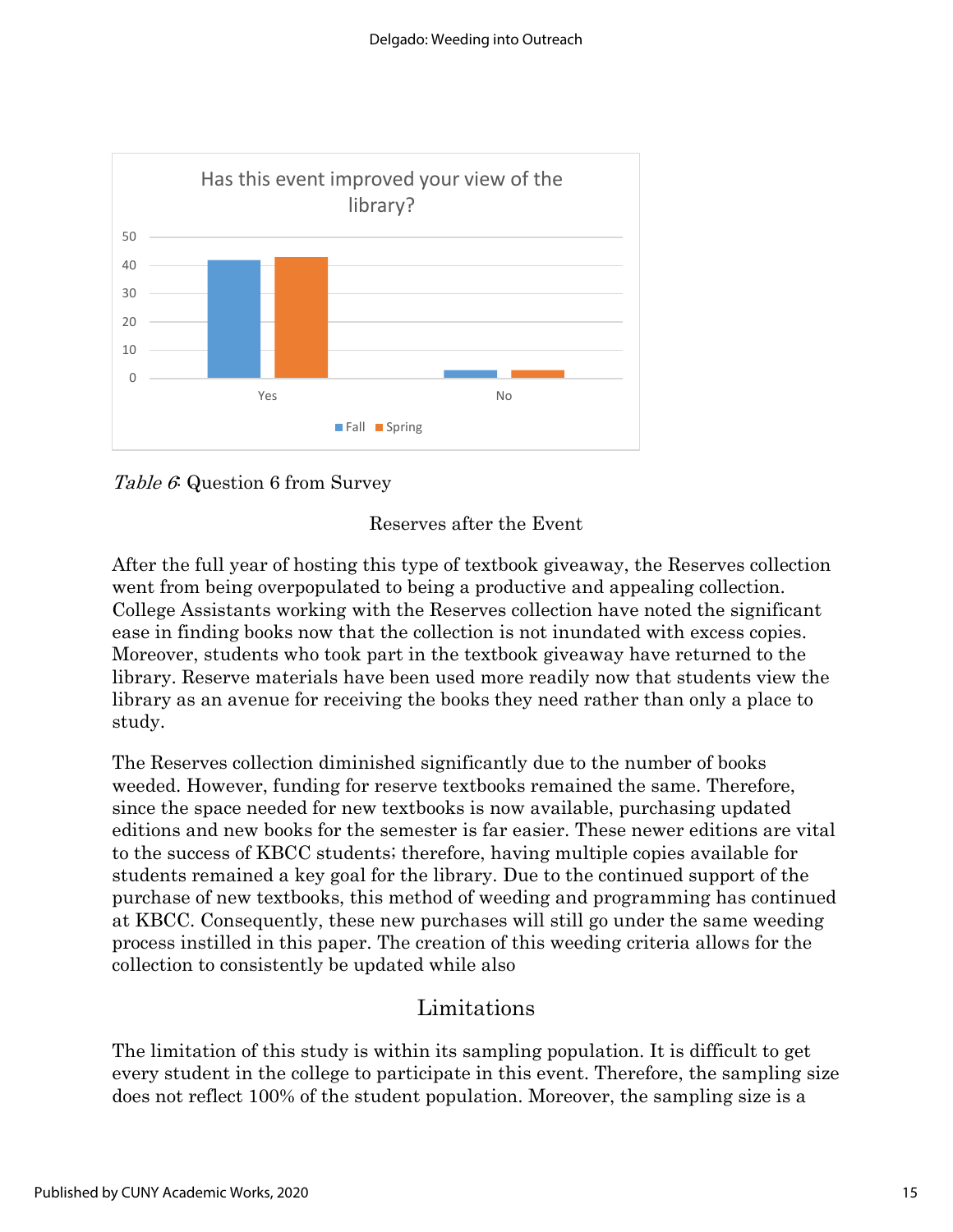small amount that would leave a margin of error of about 14.1%. The only way to adjust this sample size would have been to make sure that every student who attended the event took the survey. This is an unrealistic goal and could not be done. Continuation of this project is expected as long as the library continues to receive fiscal support for purchase of textbooks. This cycle has become a popular staple in KBCC student life.

## Conclusion

This case study, though limited by the number of students and their participation in post-event survey, provides insight into potential solutions in using an overpopulated reserve collection to promote library relationships with its patrons. Weeding a collection is not a new practice, as we have seen through the extensive literature promoting the practice. However, the need for weeding within reserve collections in academic libraries is rarely discussed. Moreover, the practice of using these weeded materials to assist students in acquiring their textbooks is rare. The event hosted at Kingsborough both lifted the overall outlook of the library from the perspectives of its students while also effectively weeding out materials that were in no shape to remain on reserve or sitting in the stacks.

Future studies or events would benefit from understanding the need for cheaper alternatives than purchasing books from the bookstore or Amazon. In a library world where OER initiatives are not as effective as the ideal behind them, this case study illustrates an alternative suited for smaller institutions with vast reserve collections.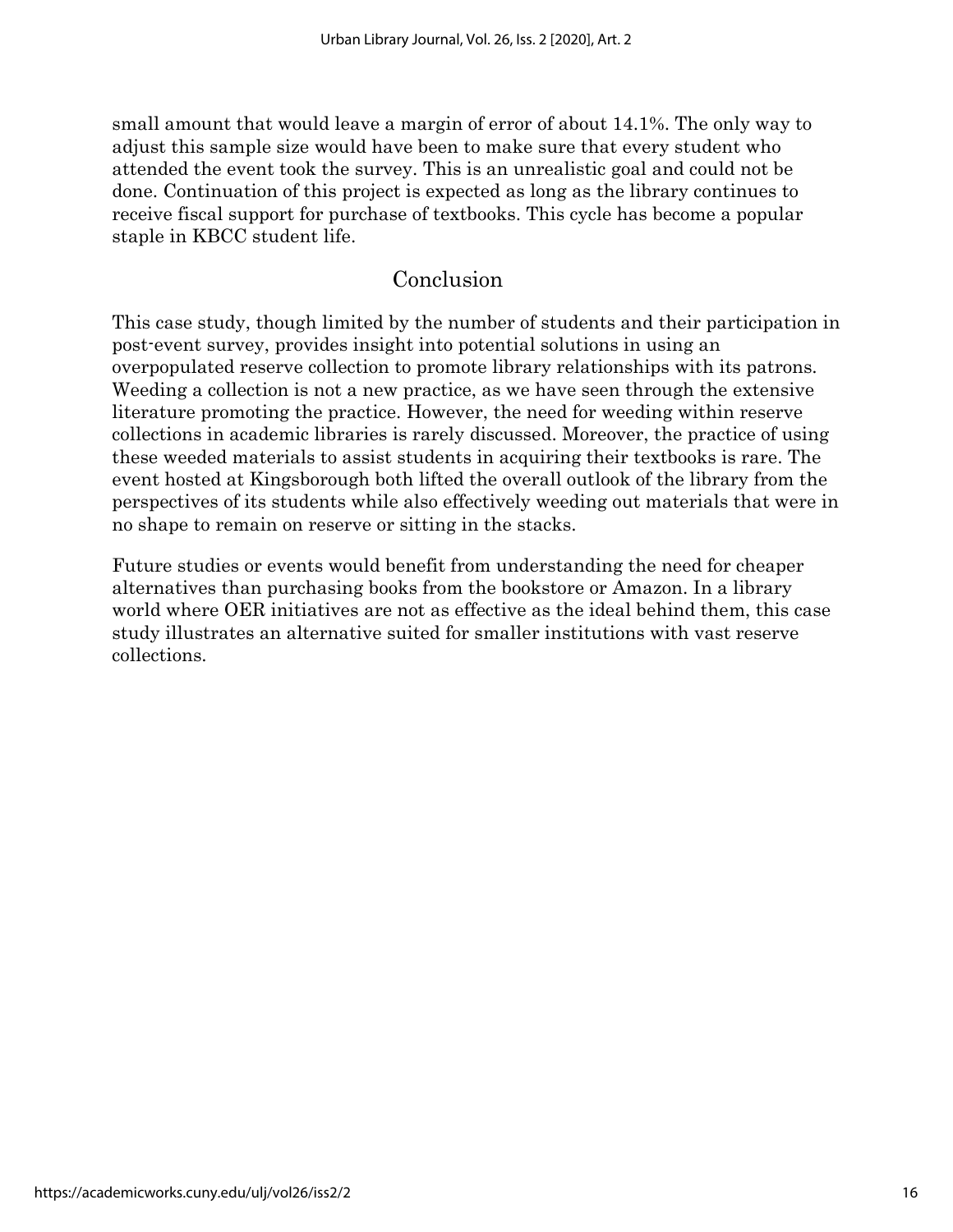## References

- Bureau of Labor Statistics. (2006, August 30). College tuition and fees increase 63 percent since January 2006. The Economics Daily. [https://www.bls.gov/opub/ted/2016/college-tuition-and-fees-increase-63](https://www.bls.gov/opub/ted/2016/college-tuition-and-fees-increase-63-percent-since-january-2006.htm) [percent-since-january-2006.htm](https://www.bls.gov/opub/ted/2016/college-tuition-and-fees-increase-63-percent-since-january-2006.htm)
- Bureau, U. (2020, August 17). Household income: Hinc-01. Retrieved from https://www.census.gov/data/tables/time-series/demo/income-poverty/cpshinc/hinc-01.html
- City University of New York. (2020). About CUNY. Retrieved December 29, 2020, from<https://www.cuny.edu/about/>
- Consortium of Academic and Research Libraries in Illinois, Collection Management Committee. (2014, June). Weeding. [https://www.carli.illinois.edu/sites/files/files/2014CollectionManagementCom](https://www.carli.illinois.edu/sites/files/files/2014CollectionManagementCommWeedingWhitePaper.pdf) [mWeedingWhitePaper.pdf](https://www.carli.illinois.edu/sites/files/files/2014CollectionManagementCommWeedingWhitePaper.pdf)
- Crouse, C. (2008). Textbooks 101: Textbook collection at the University of Minnesota. Journal of Access Services, 5(1-2), 285–293. http://doi:10.1080/15367960802199026
- Cuillier, C. (2018, April 23-24). Overcoming objections to OER from faculty and administrators [Concurrent session]. University of San Diego Copley Library Fifth Annual Digital Initiatives Symposium. <https://digital.sandiego.edu/symposium/2018/2018/27>
- Government Accountability Office. 2005. College textbooks: Enhanced offerings appear to drive recent price increases (GAO-05-806). <https://www.gao.gov/assets/250/247332.pdf>
- Gregory, V. L. (2019). Collection development and management for  $21^{st}$  century library collections: An introduction (2nd ed.). ALA Editions.
- Johnstone, S. M. (2005). Open Educational Resources serve the world. *EDUCAUSE* Quarterly, 28(3). [https://web.archive.org/web/20100901161749/http://www.educause.edu/EDUC](https://web.archive.org/web/20100901161749/http:/www.educause.edu/EDUCAUSE+Quarterly/EDUCAUSEQuarterlyMagazineVolum/OpenEducationalResourcesServet/157357) [AUSE+Quarterly/EDUCAUSEQuarterlyMagazineVolum/OpenEducationalRe](https://web.archive.org/web/20100901161749/http:/www.educause.edu/EDUCAUSE+Quarterly/EDUCAUSEQuarterlyMagazineVolum/OpenEducationalResourcesServet/157357) [sourcesServet/157357](https://web.archive.org/web/20100901161749/http:/www.educause.edu/EDUCAUSE+Quarterly/EDUCAUSEQuarterlyMagazineVolum/OpenEducationalResourcesServet/157357)
- Kingsborough Community College. (2019). About KCC. <https://www.kbcc.cuny.edu/aboutkcc/>
- Kingsborough Community College. (n.d.). Academic programs: Degrees and certificates. <http://www.kbcc.cuny.edu/academicdepartments/>
- Kingsborough Community College, Institutional Research. (2016). Library operations: FY 2015 and 2016. In *Institutional profile 2016* (p. 48).